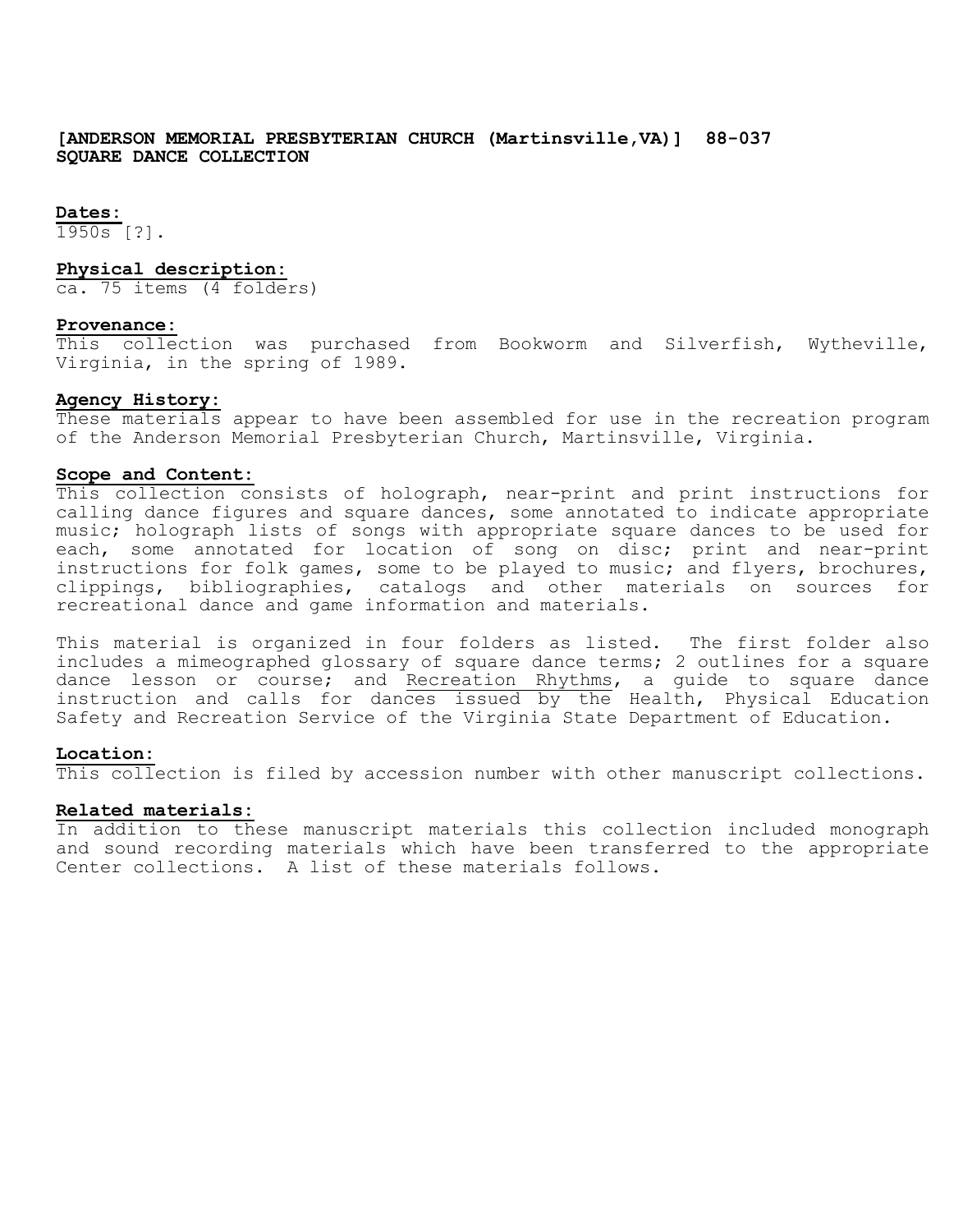# **[ANDERSON MEMORIAL PRESBYTERIAN CHURCH] 88-037 SQUARE DANCE COLLECTION**

Monographs:

- Eisenberg, Helen and Larry. AND PROMENADE ALL. Nashville, TN: Helen and Larry Eisenberg, 1952.
- Hipps, R. Harold and Chappell, Wallace. A WORLD OF FUN, MANUAL OF INSTRUCTIONS FOR WORLD OF FUN RECORDS. Nashville: Methodist Publishing House, 1959. See also discs.
- Holden, Rickey. THE SQUARE DANCE CALLER. San Antonio, TX: Rickey Holden, 1951.
- RICHARD DYER-BENNET, THE 20TH CENTURY MINSTREL. New York: Leeds Music Corporation, 1946.
- SIX ENGLISH SET DANCES. London: The English Folk Dance and Song Society, 1942.

#### Sound Recordings:

78s:

- CAPITOL. CD-4006. Cliffie Stone's Band. Square Dances with Calls. (4 disc set; Center holds 3.) Swing in the Center, Swing on the Side (music: Ragtime Annie)/Forward Six, Don't You Blunder (music: O Dem Golden Slippers). Right and Left Hand Star (music: Cripple Creek)/ Double Bow Knot (music: Bile 'em Cabbage Down). Arizona Double Star (music: The Gal I Left Behind Me)/Special Instructions for Square Dancing. Includes Square Dance Instruction Book.
- CAPITOL. CDN-4009. Cliffie Stone and His Square Dance Band. Square Dance (4 disc set; Center holds 2.) Special Instructions for Square Special Instructions for Square Dancing/Soldier's Joy. Dem Golden Slippers/Ragtime Annie.
- CAPITOL. CAS-4025. Cliffie Stone and His Orchestra. Virginia Reel/American Patrol. Series: Square Dance Without Calls. Sleeve printed with "Helps for Callers and Dancers" and instructions and diagrams for Virginia Reel and Hay Makers Jig filed with manuscripts.
- CAPITOL. CAS-4032. Cliffie Stone and His Orchestra. Devil's Dream/Down Yonder. Series: Square Dance Without Calls. Sleeve printed with "How To Get The Greatest Pleasure From This Record/Explanation of A Square" and calls for Three Ladies Chain and Texan Whirl filed with manuscripts.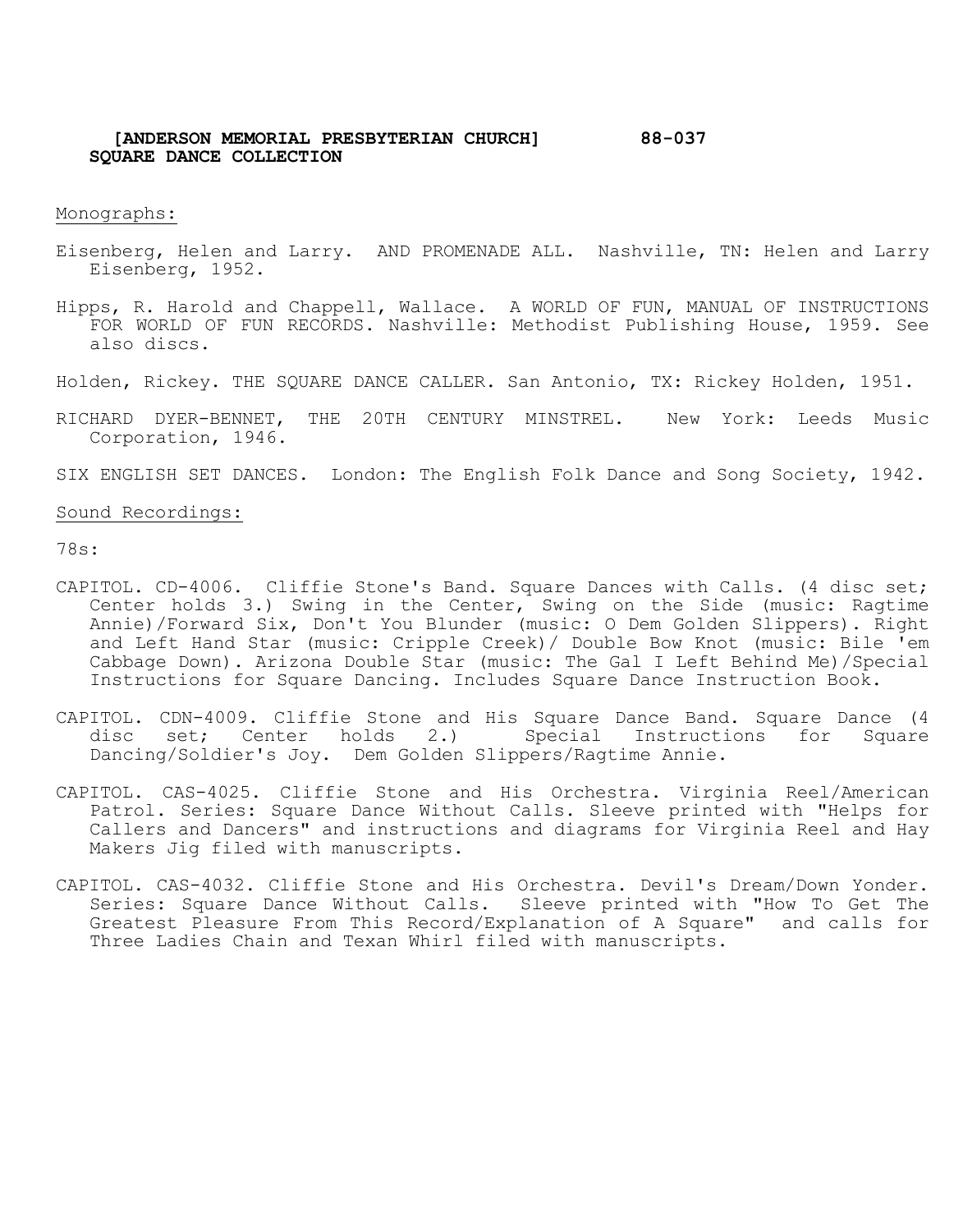# **[ANDERSON MEMORIAL PRESBYTERIAN CHURCH] 88-037 SQUARE DANCE COLLECTION**

Sound recordings (continued):

78s (continued):

- CAPITOL. CAS-4032. Cliffie Stone and His Orchestra. Devil's Dream/Down Yonder. Series: Square Dance Without Calls. Sleeve printed with "How To Get The Greatest Pleasure From This Record/Explanation of A Square" and calls for Three Ladies Chain and Texan Whirl filed with manuscripts.
- CAPITOL. DAS 4015. Cliffie Stone and His Square Dance Band. Varsouvianna/Blackhawk Waltz. Series: Round Dance. Sleeve printed with instructions for dancing the Blackhawk Waltz and the Varsouvianna (Put Your Little Foot) and diagrams of dance position filed with manuscripts.
- \*HONOR YOUR PARTNER RECORDS. SDA-1. Ed Durlacher, caller, with The Top Hands. Square Dance Associates Present "Honor Your Partner", album 1. (3 disc set) Susanna/Two Head Ladies Cross Over. Honolulu Baby/Do-Si-Do and Swing. Around the Outside/Heads and Sides.
- PROM. 1048. Howie Ballance, caller, with Deer Hill Squares. Square Dance with Calls. Take a Peak-/Lady Go Right, Gent Go Left.
- \*WORLD OF FUN RECORDS. (United Methodist Publishing House) M-103. Michael Herman's Folk Orchestra. Irish Washerwoman/Captain Jinks.
- M-104. Michael Herman's Folk Orchestra. Red River Valley. Sicilian Circle/ Camptown Races. Pop Goes the Weasel. (2 copies)
- . M-107. Michael Herman's Folk Orchestra. Little Brown Jug/Put Your Little Foot. Fireman's Dance.

\* 12" discs

45s:

COLUMBIA. 4-42529. Jimmy Dean. Little Black Book/Please Pass the Biscuits.

FOLKCRAFT. F-1432. Dov Seltzer Israel Group. Ve'David./Im Baarazim. With instructions for dance.